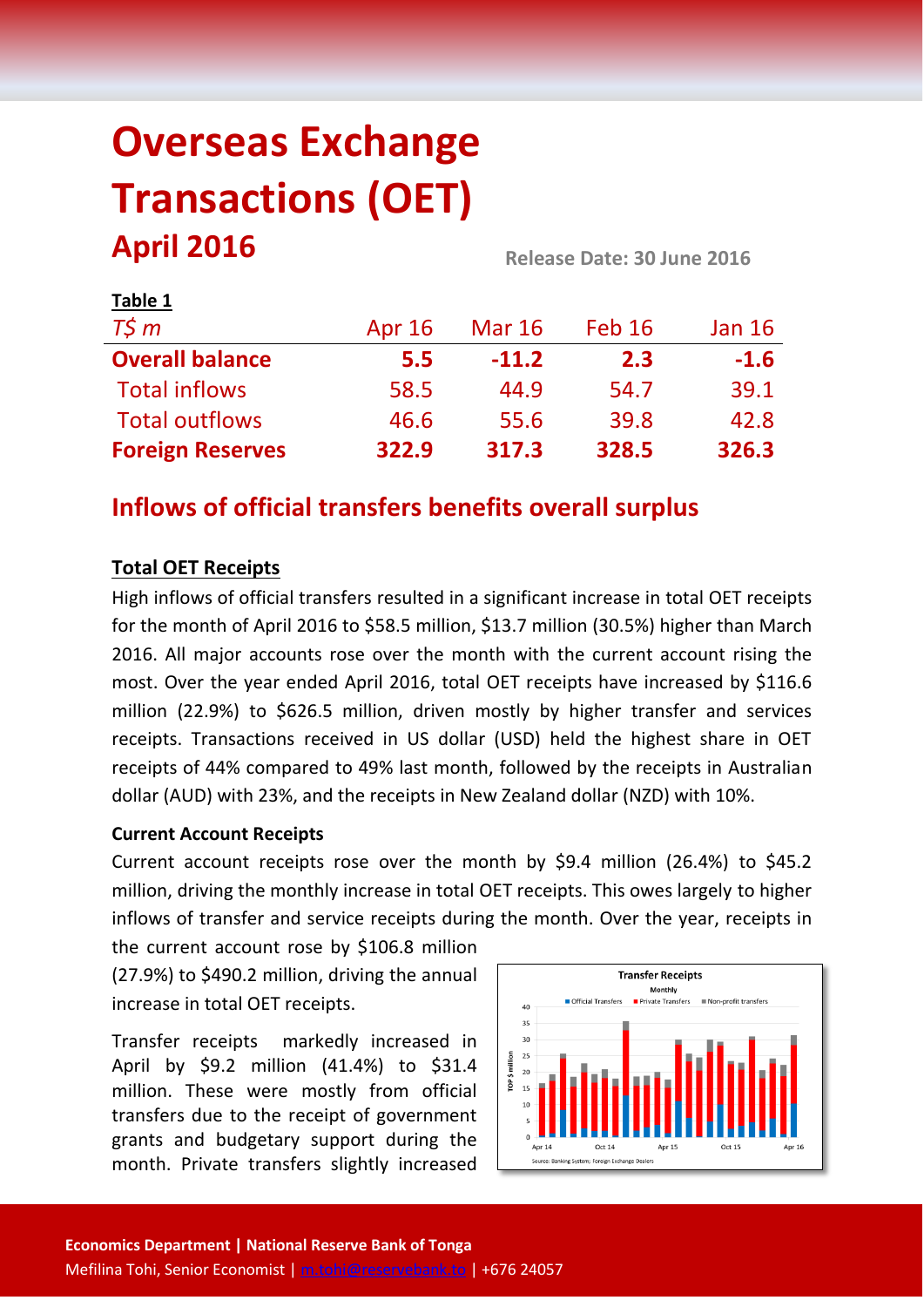by \$0.1 million (0.9%) to \$17.9 million. Transfer receipts represent 54% of total OET receipts for the month and is the main source of inflows for the economy. Over the year, transfer receipts rose by \$59.4 million to \$315.8 million as both official and private transfers increased over the year. This reflects higher inflow of grants money for development projects, combined with the improved economic conditions of our trading partner countries.<sup>1</sup>

Service receipts rose by \$0.7 million (6.5%) to \$11.2 million over the month, due to the rise in receipts from travel services which were mostly exchange of foreign

currency over the counter from personal travel, offsetting the fall in receipts from other services such as construction services and receipt of funds to cover the operation expenses of foreign embassies here in Tonga. The higher receipts from travel services coincide with the monthly increase in international air arrivals of 8.1%. Over the year, services receipts have increased by \$43.4 million (45.7%) to \$138.5 million due



to higher receipts from travel, transport, telecommunication and construction services reflecting the on-going construction projects funded by donor partners. This signals vibrant growth in the tourism, trade and construction sectors during the year.

Export receipts have declined by \$0.6 million (44.0%) over the month to \$0.8 million, due to lower proceeds from agricultural and marine products. Despite the rises in export volumes of agricultural and marine products reported for the same month, it is expected that these proceeds will be reflected on later months. Over the year export receipts have changed little as it remains at \$15 million



over the year. Export receipts from agricultural and marine products have shown improvement over the year but were offset by the drop in proceeds from other exported goods.

#### **Financial Account & Capital Account Receipts**

**.** 

Financial account receipts rose over the month by \$1.0 million (12.3%) to \$9.5 million and over the year by \$20.5 million (21.1%) to \$117.8 million. These were mostly transactions in the form of interbank transfers.

<sup>1</sup> Further information on remittances can now be found on our Remittances Data flash, available on the NRBT website.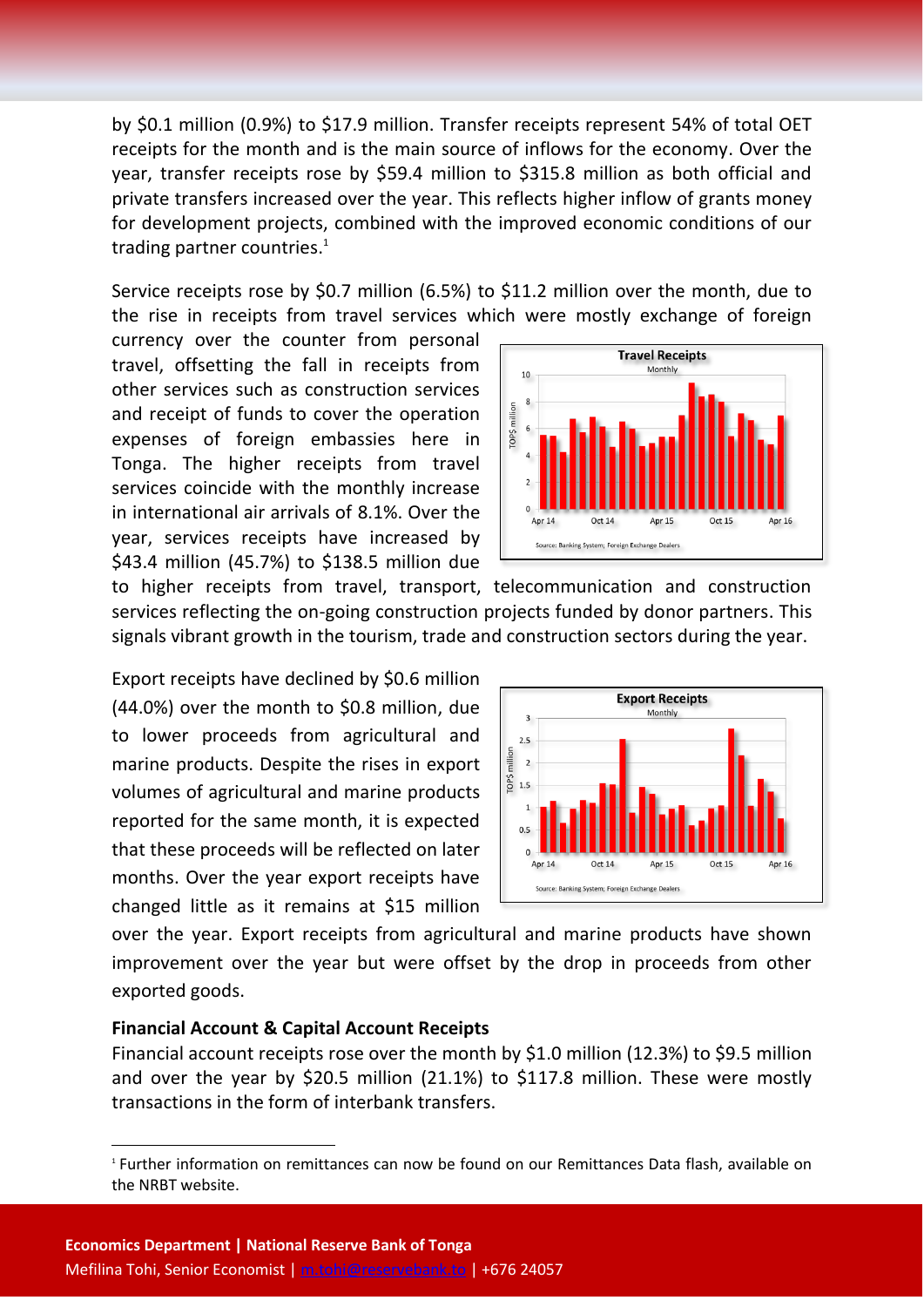Capital account receipts also rose over the month by \$3.2 million (491.3%) to \$3.8 million. This was due to the receipt of official capital grants from donor partners and funds received by private and non-profit organizations, for capital expenditures during the month. On year ended terms however, receipt of capital transfers declined by \$10.7 million (36.6%) to \$18.5 million driven by lower receipt of funds for capital expenditures by the private sector.

### **Total OET Payments**

Total OET payments have declined by \$9.0 million (16.3%) to \$46.6 million over the month of April 2016. This attributes mostly to a sharp drop in financial account payments compared to the previous month. Over the year, total OET payments rose by \$54.7 million (11.0%) to \$553.9 million driven by higher import and services payments.

#### **Current Account Payments**

Current account payments slightly increased by \$0.3 million (0.6%) over April to \$44.5 million. This coincides with a rise in service payments offsetting the fall in imports and primary income payments. In year ended terms, current account payments continued to rise by \$45.5 million (9.9%) to \$505.2 million, representing 91% of total OET payments.

Services payments increased by \$2.9 million (29.6%) over the month to \$12.7 million due to higher payments made for transport and professional services. Over the year, service payments rose by \$14.5 million (14.0%) to \$117.4 million.

On the other hand, import payments fell to \$25.2 million in April, which is \$0.6 million (2.2%) lower than the previous month. This was mostly due to lower payments for imports of oil compared to the previous month. Import payments for construction, wholesale and retail goods declined over the month, but they were offset by the rise in other imported goods by the public sector. Payments for the import of motor



vehicles increased slightly over the month by \$0.4 million, in line with the 29.5% rise in vehicle registration. In year ended terms, import payments rose by \$23.5 million (8.1%) to \$312.6 million, underpinned by higher payments for the imports of construction, motor vehicle, wholesale and retail goods. This also contributes to the annual rise in total OET payments.

Primary income payments also fell by \$1.6 million (48.4%) to \$1.7 million over the month, underpinned by lower interest payments made on external loans compared to last month. Over the year, primary income payments declined by \$6.2 million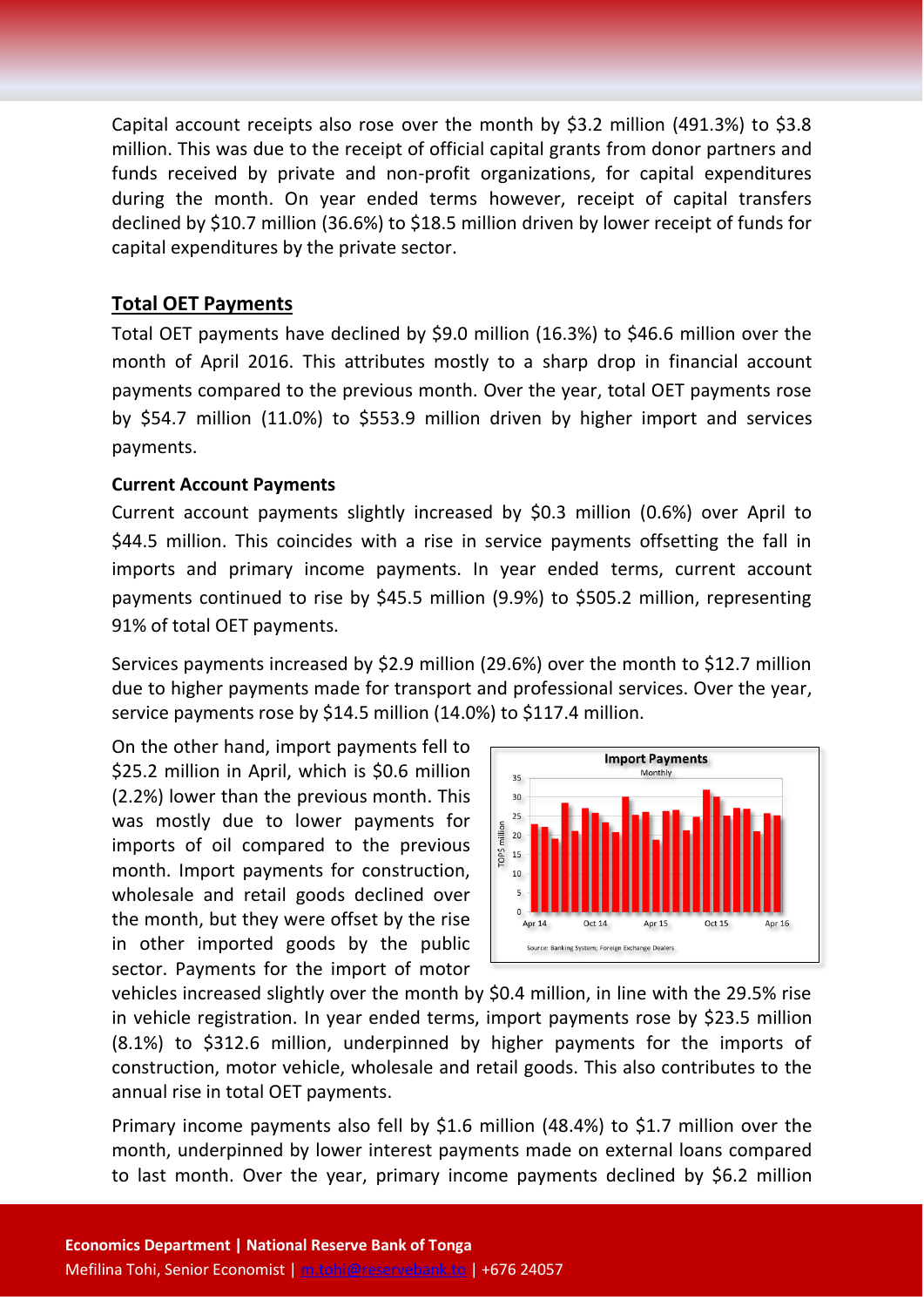(27.2%) to \$16.5 million, driven by lower dividends and distributed profits sent abroad. Transfer payments marginally decreased over the month by \$0.5 million (8.6%) to \$5.0 million, however rose over the year by \$13.8 million (30.7%) to \$58.7 million.

#### **Capital & Financial Account Payments**

Financial account payments substantially declined over the month by \$9.3 million (82.2%) to \$2.0 million, contributing to the overall decline in total OET payments. This follows after a large one-off payment made by a resident company to its headquarter overseas in the previous month. Over the year financial account payments rose to \$46.5 million, \$11.1 million (31.3%) higher than the previous year due mostly to inter-bank transfers. There were no capital payments made this month similar to last month. This brings total capital payments over the year to \$2.1 million, which is \$1.9 million (47.5%) lower than the value last year.

#### **Overall Balance & Foreign reserves**

The balance of OET, which is equivalent to the net change to foreign reserves over

the month of April 2016, was a surplus of \$5.5 million, following a deficit of \$11.2 million last month. The overall surplus reflects the improvement in the balance of the current account and financial account over the month. In year-ended terms, the overall balance was a surplus of \$50.8 million compared to only of \$4.1 million in the previous year.

Foreign reserves rose to \$322.9 million in April 2016, sufficient to cover 9.0 months of imports, well above the NRBT's minimum range of 3-4 months. The outlook for foreign reserves is considered to remain comfortably above the minimum range, given the expectation of on-going remittance receipts for the upcoming church conferences,





government aid in the form of budget support and other assistance from donor partners. However, delays to the inflow of these funds may pose a risk to the outlook.